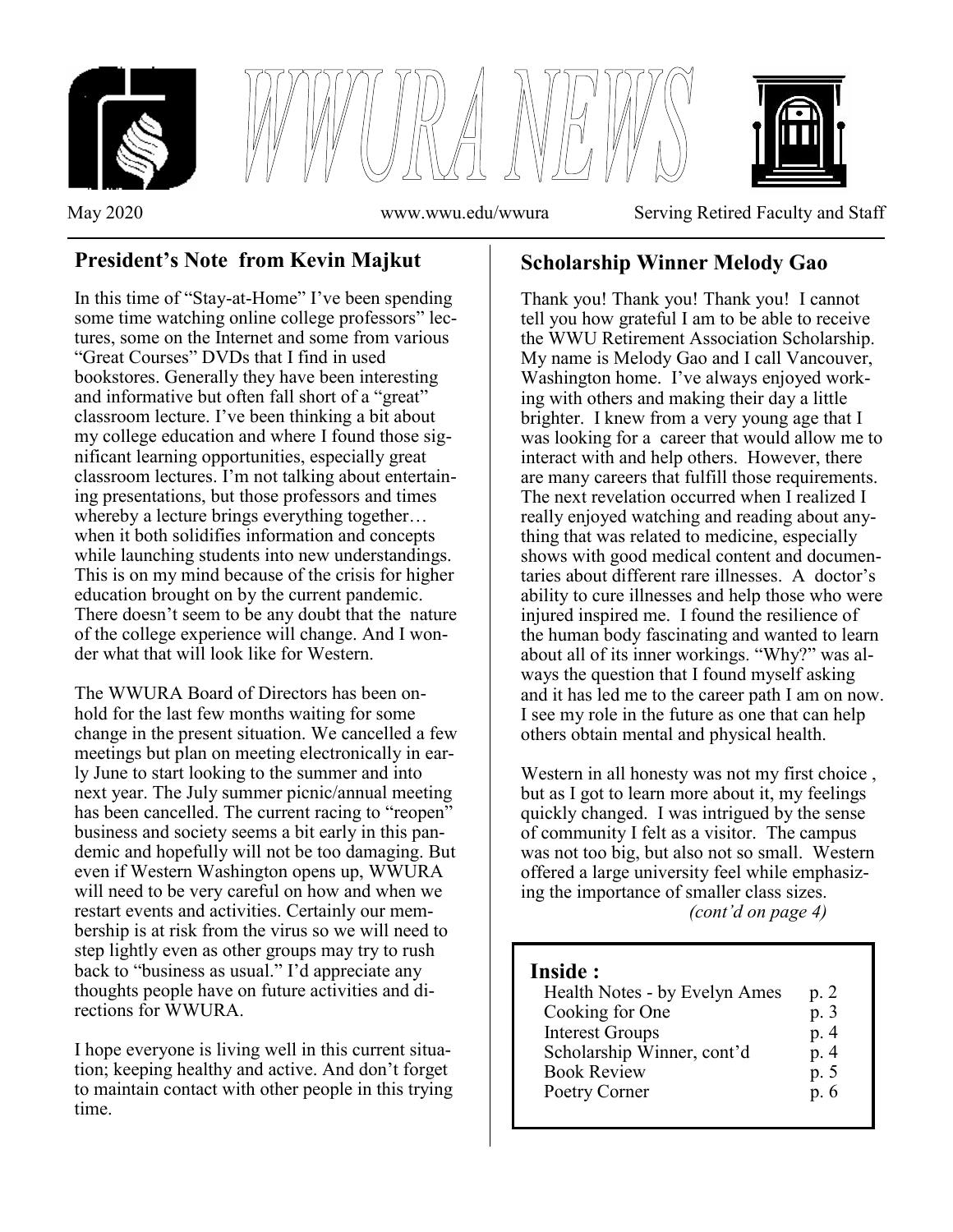# **May 2020 Health Notes by Evelyn Ames**

### **Journaling for the Health of It**

"Journaling (or keeping letters or diaries) is reported to be an ancient tradition, dating back to at least 10th century Japan." In the 1400's in the Arab world, the writings of Ibn Khaldun come within descriptions of "journaling". A renowned historian in the traditional sense of a complier of chronicles, he is recorded to be the "creator of a new discipline, '*umran*, or social science, which treated human civilization and social facts as an interconnected while and would help to change the way history was perceived, as well as written." "Gertrude Bell's journals capture the remarkable experiences of an extraordinary and ultimately historically significant woman, in an era when most women stayed near their homes and husbands. Born into a wealthy British family in 1868, … She led a life that is almost as incomprehensible now as it was a century ago. She was an archaeologist, mountaineer, photographer, political officer, writer, translator, traveller, and cartographer, known to the sheiks of the Middle East as "The Queen of the Desert."

When I asked one of our WWURA members, June Hopkins, why she was journaling, she said "writing has always been my go-to activity, so when I found myself isolated at home during this pandemic, I just needed to write. I have no one living here with me so this is a way to "talk," or to "socialize" in a way. Keeping a journal helps me put things in perspective, to keep tabs on what is going on inside my head as well as what happens here day to day. I do think that this is a way to avoid depression because thoughts are "thought out" and put into words. I want to remember what has transpired during this time--and it will go on for a long time, I fear." "It is also an intellectual pursuit, and a way to keep my mind active and flexible."

The concept of a diary, now called journaling, means writing down one's thoughts and feelings. Researchers in the field suggest that journaling helps to manage anxiety, reduce stress, and cope with depression. Journaling is reported to help individuals improve their moods by helping them prioritize problems, concerns, and fears. "Journalists" can track day-today symptoms and recognize what triggers various feelings. It serves as a way to control those triggers, providing opportunity to engage in positive "self-talk!"

*Intermountain Health Care* reported "expressive writing (like journaling) for only 15 to 20 minutes a day three to five times over the course of a four-month period was enough to lower blood pressure and improve liver functionality. "Journaling helps keep your brain in tip-top shape. Not only does it boost memory and comprehension, it also increases working memory capacity, which may reflect improved cognitive processing." A unique social and behavior outcome of journaling is it can improve your mood and give you a greater sense of overall emotional well-being and happiness.

Related to mood is how journaling benefits overall emotional health: "As journaling habits are developed, benefits become long-term, meaning that diarists become more in tune with their health by connecting with inner needs and desires. Journaling evokes mindfulness and helps writers remain present while keeping perspective. It presents an opportunity for emotional catharsis and helps the brain regulate emotions. It provides a greater sense of confidence and self-identity. Journaling can help in the management of personal adversity and change and emphasize important patterns and growth in life. Research even shows that expressive writing can help individuals develop more structured, adaptive, and integrated schemes about themselves, others, and the world. What's more, journaling unlocks and engages right-brained creativity, which gives you access to your full brainpower. Truly, journaling fosters growth."

In summation, one writer offers this suggestion: "So, great. You get it: Journaling is good for you — physically, mentally, and emotionally. But what if, like many of us, you find yourself stuck, staring fruitlessly at a blank page? Well first, ditch the guilt of not being consistent or instantly motivated. Simply start where you are. If you need to initially just write a single line, or detail the specifics of what you had for breakfast, do it. Don't preoccupy yourself with managing perfect punctuation, grammar, or spelling. Just write and don't censor yourself. This is for you. Remember: You don't have to be Shakespeare."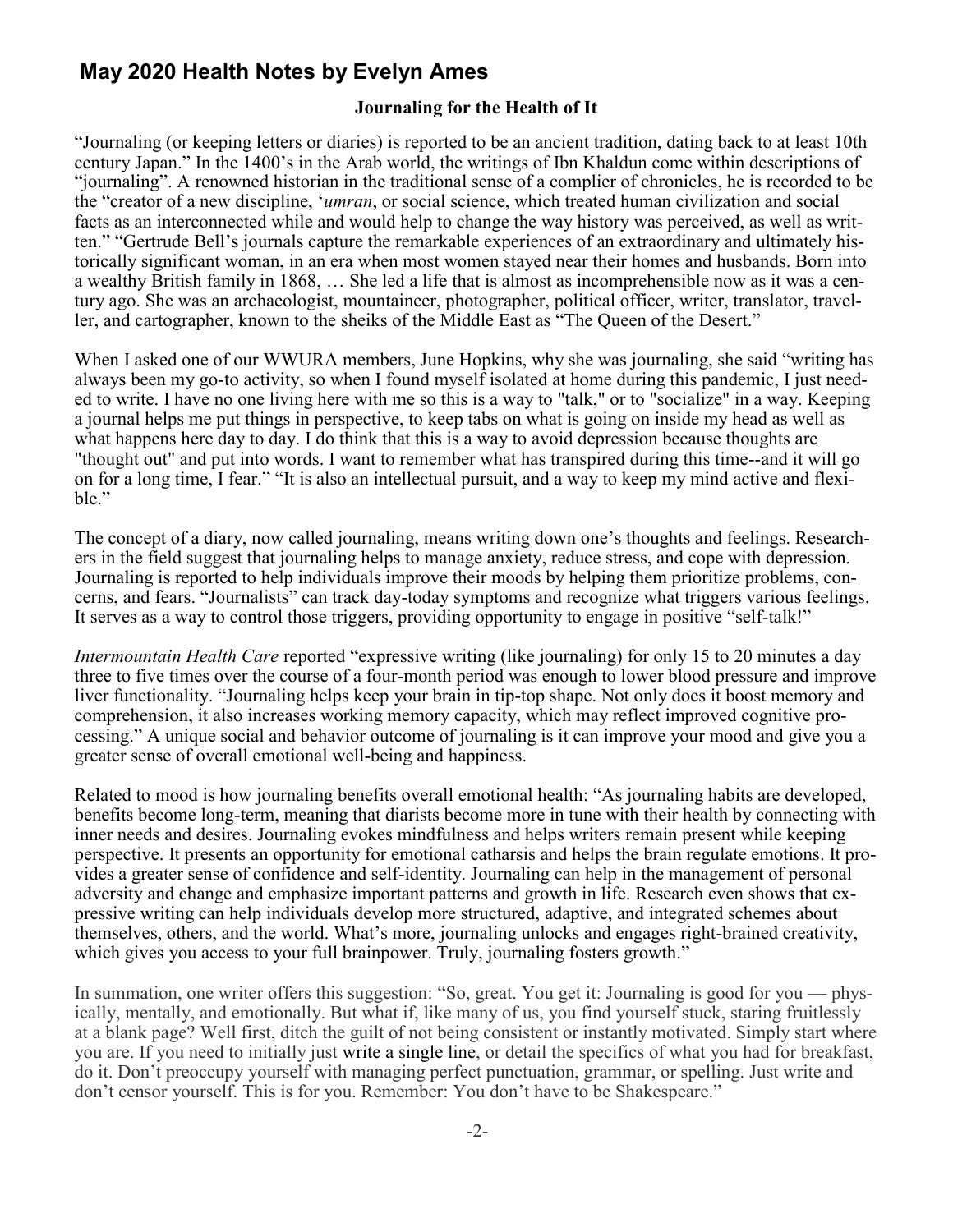## **COOKING FOR ONE Suzanne Krogh**

It was halfway through my senior year of high school when a guidance counselor suggested I enter General Mills' recently announced contest to find "The Betty Crocker Homemaker of Tomorrow". Each state would have one winner of a \$1,000 scholarship; everyone else would win a Betty Crocker Cookbook. All I had to do was take a one-hour test at the time and place of my choosing. I chose Thursday's deadly dull sixth period study hall and wrote my heart out.

As the school year approached its end, I learned that I had won…a cookbook. Despite my disappointing finish, over the decades that cookbook has been my go-to resource for everything from meat roasting instructions to birthday cake recipes.

Late one night about 30 years ago, I found myself in need of a cookie. Or two or three. There were none in the house, and it was way too far from Sudden Valley where I lived to the nearest 24-hour grocery store. Turning to Betty Crocker for the simplest, quickest recipe she had to offer, I chose her 3 ingredient shortbread. I didn't need a full recipe yielding a whole pan of cookies; just the instant gratification of a midnight snack. So, doing some quick arithmetic, I figured out a reasonable recipe for a single cookie. Within a few minutes, the rich odor of butter and sugar filled the kitchen and soon I was happily nibbling a warm, rather large, piece of shortbread.

Over the years, that cookie has remained my first choice whenever I need a quick sugar fix, even now that I live in town, five minutes from my 24-hour Haggen. It's a sturdy recipe, not a fancy one. If you've never baked in your life, it's a good place to start. If you're an experienced baker, you'll be able to play with it to make different varieties.

### **EMERGENCY LATE NIGHT SHORTBREAD COOKIE**

#### **Ingredients**

1 tablespoon sugar 2 tablespoons very soft butter 1/3 cup all-purpose flour

#### **Instructions**

Turn the oven on 300 degrees Thoroughly mix the ingredients in a small bowl Scoop into your hands to make a firm ball Flatten to make a thick, round cookie, about 2/1/2 inches in diameter Even up the edges or cut with a biscuit cutter Sprinkle a bit of sugar on top Bake on an ungreased pan or cookie sheet for 28-30 minutes

#### \*\*\*\*\*\*\*\*\*\*\*\*\*\*

P.S. Suppose isolation is over and unexpected company is arriving for tea in less than an hour. Your ingredient list now becomes

1 cup very soft butter 5/8 cup sugar 2 ½ cups all-purpose flour

Press flat in a 9x12 inch pan, sprinkle with sugar, bake 30 minutes at 300 degrees. Cut in squares while still warm and don't tell anyone how easy they were.

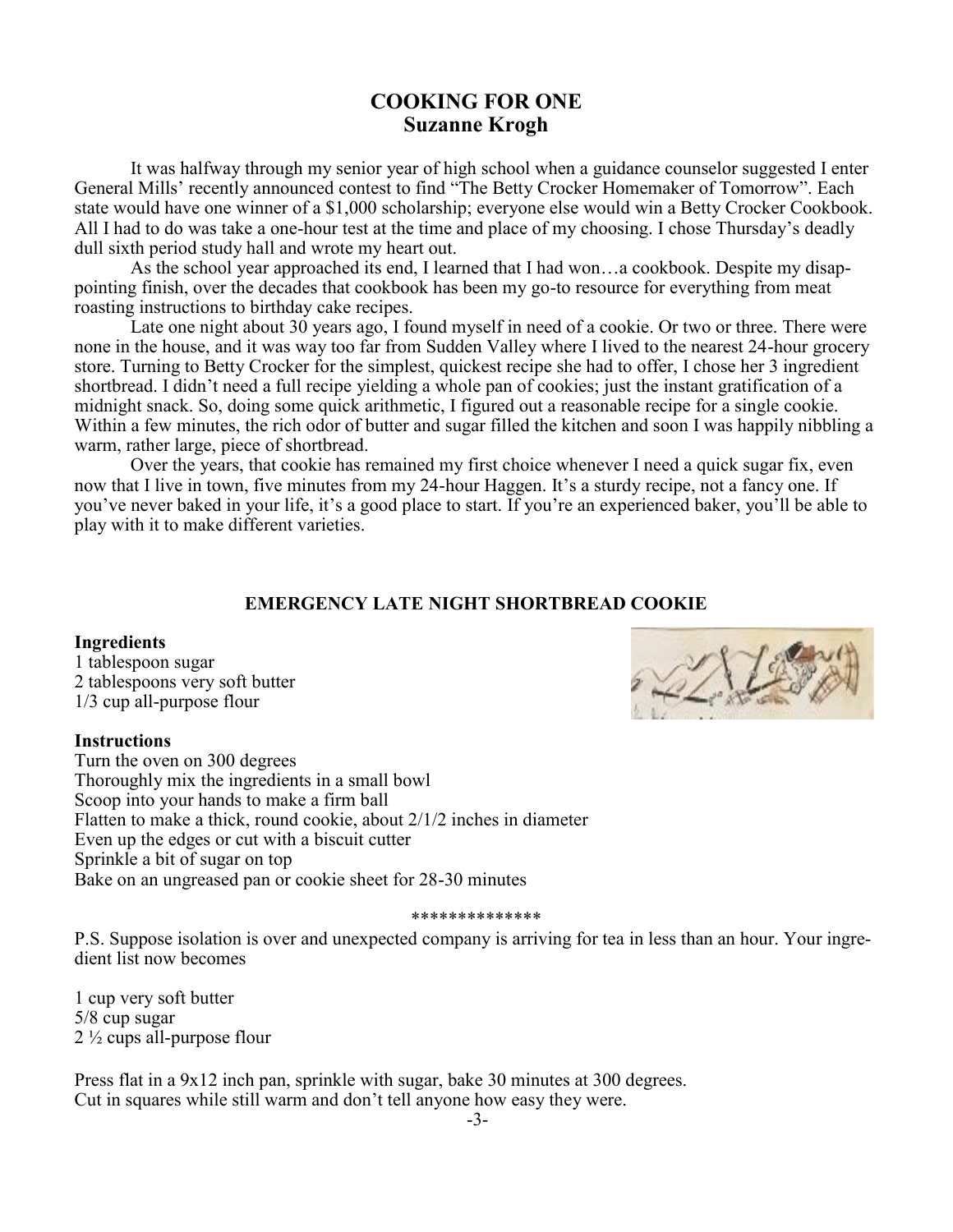## **May 2020 INTEREST GROUPS**

If you are interested in one of the groups please call or email the contact person. **BOOK GROUP**--Donna Moore, 360-733-5769 dfmoore12@gmail.com

We will have a Zoom meeting at 2 pm on Tuesday, May 19 to discuss  *Persuasion* by Jane Austen. Minda Rae Amiran will be the discussion leader. Upcoming books are:

 *A Moment of Lift* by Melinda Gates  *Where the Crawdads Sing* by Delia Owens  *A Woman of No Importance* by Sonia Purnell  *Pilgrimage to Eternity* by Timothy Egan

**INFORMAL DINING—**Stephen Hutchens, 360-483-6873 sphutchens@yahoo.com. Contact Steve for more information.

**OPERA GROUP--Evelyn Ames, 360-734-3184, evelyn.ames@wwu.edu** Contact Evelyn for more information.

Opera update on Metropolitan Opera weekly streaming: simple way to access is type in search line: metopera.org. Operas begin streaming at 4:30pm and continue until 4pm the next day (Pacific time). You can start and stop any number of times. Check to see if other opera houses are streaming at no cost.

### **2019-2020 MET HD**

Opera streaming by the Metropolitan Opera: Week of May 8-10 May 9: program about Met opera house (includes interview with L. Price) May 10: Cav and Page

**Met HD: Radio broadcasts**: King FM-98.1–10 a.m. and CBC Radio 105.7 - 1 p.m.

**WRITER'S GROUP -** Troy Faith Ward, 425-299-4924, troyfaithward@gmail.com. Meets twice a month. The groups are kept small so there is time for reading and critiquing each other's work.

A second writing group has started and is accepting new members. Meets twice a month. Call Howard Evans, 360-650-9724, barbandhoward@comcast.net if interested.

## **Letter from Scholarship Winner Melody Gao,** *cont'd from page 1*

The number of clubs and activities available to explore seemed super promising. The vast amount of opportunities is what drew me in. I am super glad that I chose Western because the last two years have been the best college experience I could have asked for.

The WWU Retirement Association Scholarship relieves the financial burden for my family. I thank you from the bottom of my heart for not only helping with my financial burdens but also allowing me to be more independent. This allows me to get closer to may goals. The generosity that you have bestowed on my family and myself is one that will last a lifetime. Again, thank you!

Sincerely, Melody Gao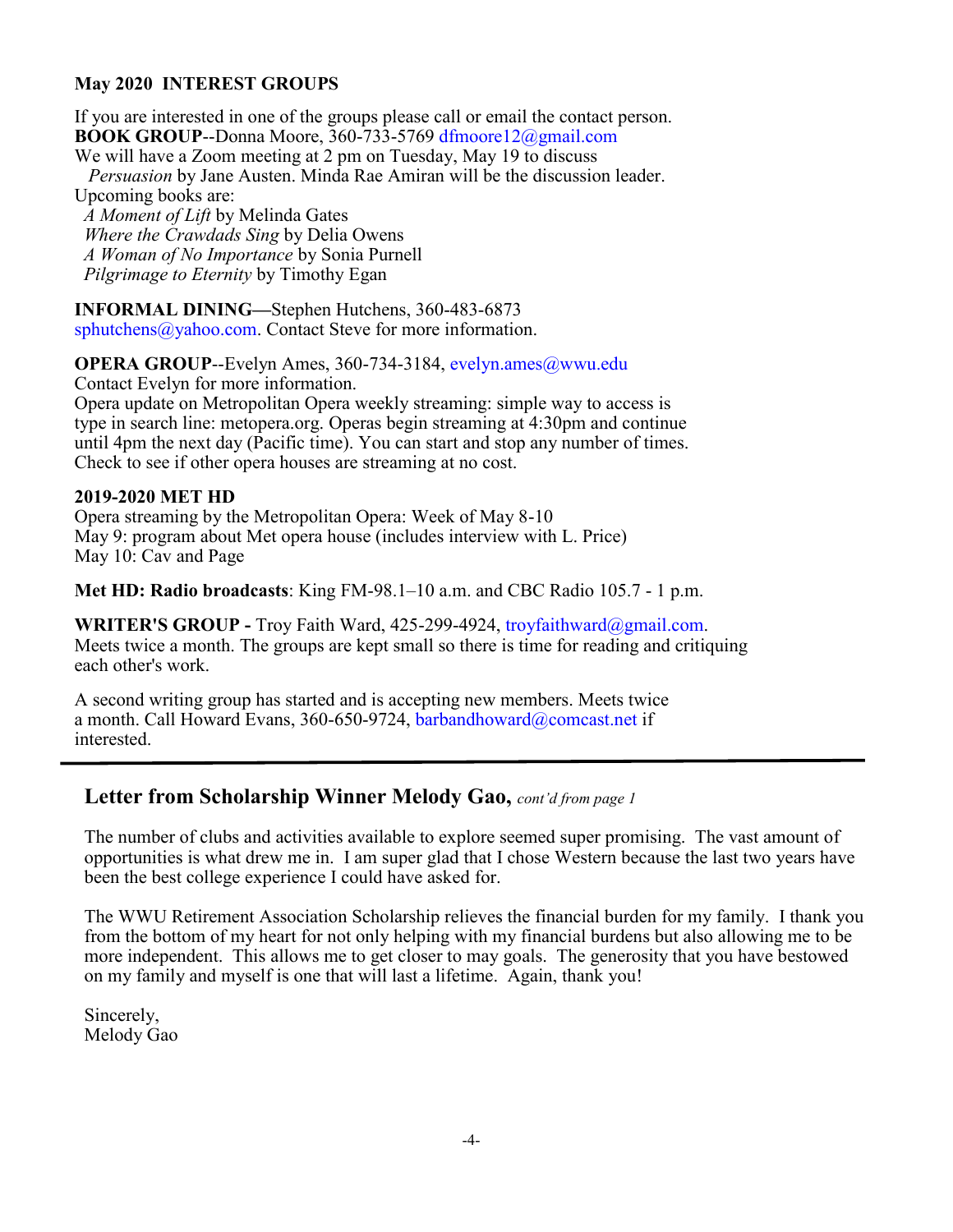## **Book Review**

## *The Fifth Risk* **(2018) by Michael Lewis: A Review**

In this time of pandemic and social distancing, with a desire to be as non-partisan politically as possible, I break one of my rules of thumb by reviewing a second book by the same author. Several years ago I reviewed Michael Lewis's *The Big Short*, a book about the bursting of the credit and real estate bubble in 2007 and 2008. I do so because I think that *The Fifth Risk* is a valuable book in itself and that it provides an important perspective on our current situation.

*The Fifth Risk* is about President Trump's taking the reins of government from President Obama. Early in the book Lewis reports on an interview with Frank MacWilliams, a former Wall Streeter focusing on risk analyst who then became a risk analyst for the Department of Energy. MacWilliams tells Lewis that the nation's intelligence community considers the major national security risks to be (1) the exploding of a dirty bomb at a huge public gathering like the Super Bowl, (2) North Korea, (3) Iran, (4) sabotage of the national electrical grid, and (5) program management. Program management—or mismanagement! That's the fifth risk.

Lewis remarks that by and large most government programs run fairly well—think Social Security. It's the train wrecks that we hear about, like the fouled up initial rollout of the health insurance exchange website for Obamacare. But who among us has heard of Frazer Lockhart "who organized the first successful cleanup of a nuclear weapons factory, in Rocky Flats, Colorado, and had brought it in *sixty years early and \$30 billion under budget"?* (Emphasis added.)

Lewis devotes one section of his book each to the Departments of Energy, Agriculture, and Commerce, explaining the importance of their work and the dedication of their staff. He also notices the countervailing activities of Trump appointees to those departments, appointees who oppose the mission of the department to which they have been appointed.

Along the way Lewis makes clear that data is intrinsically important to the successful operations of the several agencies he covers. And the data comes from data collection. He laments that President Trump's appointees have by and large curtailed data collection. One might say that they are inimical to data collection. Which observation brings me to my segue to the pandemic. Here is a short list, taken from the book, of the things that the Obama transition team was prepared to prep the Trump team about "How to stop a virus, how to take a census, how to determine if some foreign country is seeking to obtain a nuclear weapon, or if North Korean missiles can reach Kansas city." Lewis wrote this in 2018, with stopping a virus at the head of the list. We know that one essential part of stopping a virus is testing for the virus—data. Very probably in exploring the fifth risk, Lewis has given us an unintended insight into why our testing for Covid 19 has been so tragically inadequate.

Like all of Lewis's books, *The Fifth Risk* engages the reader with clear, intelligent, occasionally witty writing. It's a pleasure to read.

## **-Bob McDonnell**